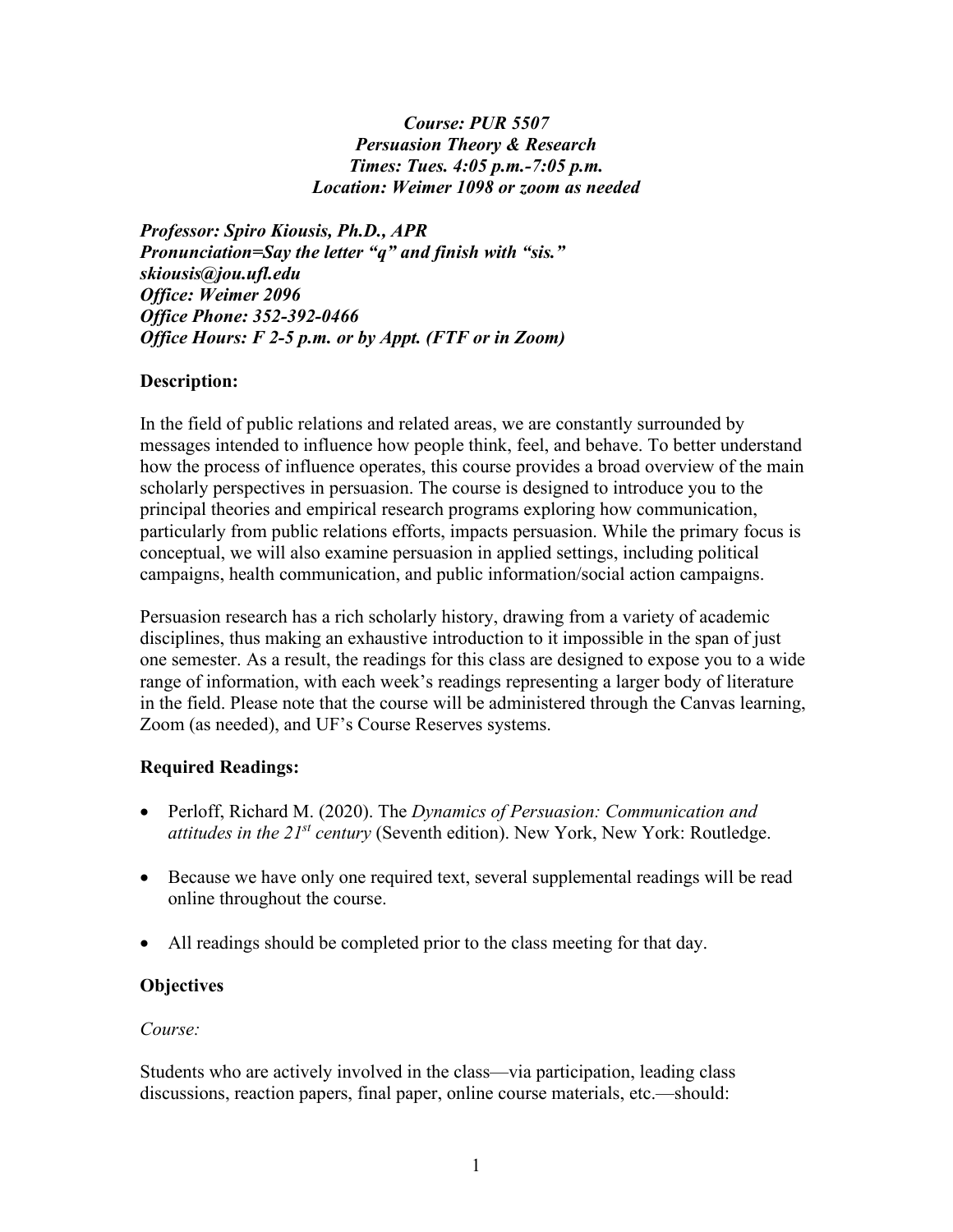- increase their understanding of the major theories and concepts prevalent in persuasion.
- be able to critically evaluate empirical research emanating from persuasion scholarship.
- be able to use the information covered in class to become more effective practitioners.
- be able to apply their knowledge of persuasion to their own research.

## *College of Journalism and Communications*:

The Accrediting Council on Education in Journalism and Mass Communications requires that by graduation all students should be able to:

- understand and apply the principles and laws of freedom of speech and press for the U.S.
- demonstrate an understanding of the history and role of professionals and institutions in shaping communications;
- demonstrate an understanding of gender, race, ethnicity, sexual orientation and, as appropriate, other forms of diversity in domestic society in relation to mass communications;
- demonstrate an understanding of the diversity of peoples and cultures and of the significance and impact of mass communications in a global society;
- understand concepts and apply theories in the use and presentation of images and information;
- demonstrate an understanding of professional ethical principles and work ethically in pursuit of truth, accuracy, fairness and diversity;
- think critically, creatively and independently;
- conduct research and evaluate information by methods appropriate to the communications professions in which they work;
- write correctly and clearly in forms and styles appropriate for the communications professions, audiences and purposes they serve;
- critically evaluate their own work and that of others for accuracy and fairness, clarity, appropriate style and grammatical correctness;
- apply basic numerical and statistical concepts;
- apply current tools and technologies appropriate for the communications professions in which they work, and to understand the digital world.

## **IV. Grading**

Final grades will be based on the following 100-point scale. (Please note that plusses or minuses are not used):

 $90-100=A$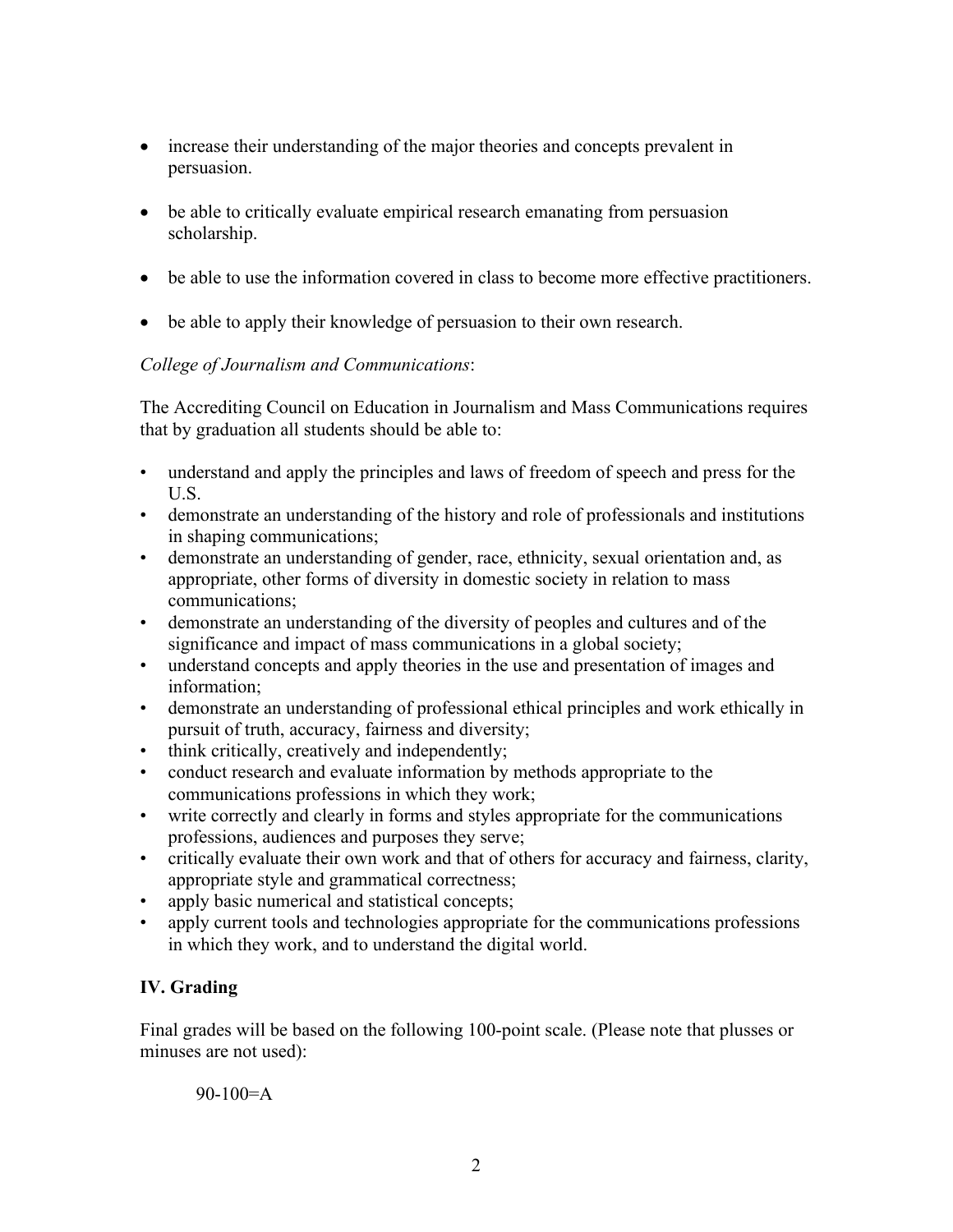80-89=B  $70 - 79 = C$  $60-69=D$  $0 - 59 = E$ 

For more information on grading and grading policy, please see the link below:

<https://catalog.ufl.edu/ugrad/current/regulations/info/grades.aspx>

Semester Assignments:

*Reaction Papers*=20 percent

• At certain points in the semester, students are required to complete reaction papers to the weekly readings. Questions will be posed to the class for structuring these papers. These papers will not simply be summaries. More detail will be provided.

*Participation* (attendance, discussion, etc.)=20 percent

- This learner-centered course will primarily use discussion and dialogue to engage in the learning process, so class involvement is essential. The role of the instructor and students in the course is to facilitate that conversation. In other words, there will be little lecturing in this course, so speak up thoughts, suggestions, criticisms, whatever…but talk.
- As a graduate-level course, attendance and punctuality are expected. If you are going to miss class, please contact me beforehand to make other arrangements. Unexcused absences will result in the lowering of your final grade by as much as one letter grade.
- Because of the discussion-style nature of the course, which can sometimes become passionate, please remember to be courteous in your exchanges with others. Nonetheless, enthusiastic discourse is what frequently leads to the strongest learning experiences.

#### *Discussion Leadership*=10 percent

- On most days, students will be scheduled to head the class discussion for half the class period. Presentations should outline the key points of the readings (assume the class has read) for that week and pose questions to the group to foster discussion. Be sure to not only highlight the theoretical and conceptual implications of the readings, but the practical and professional applications of the material as well.
- Additional literature on the topic beyond the assigned readings for that week must also be covered. The selections will need to be pre-approved by the instructor. In general, these should come from scholarly and professional sources, such as academic journals, books, conference papers, trade publications, mass media, and so forth.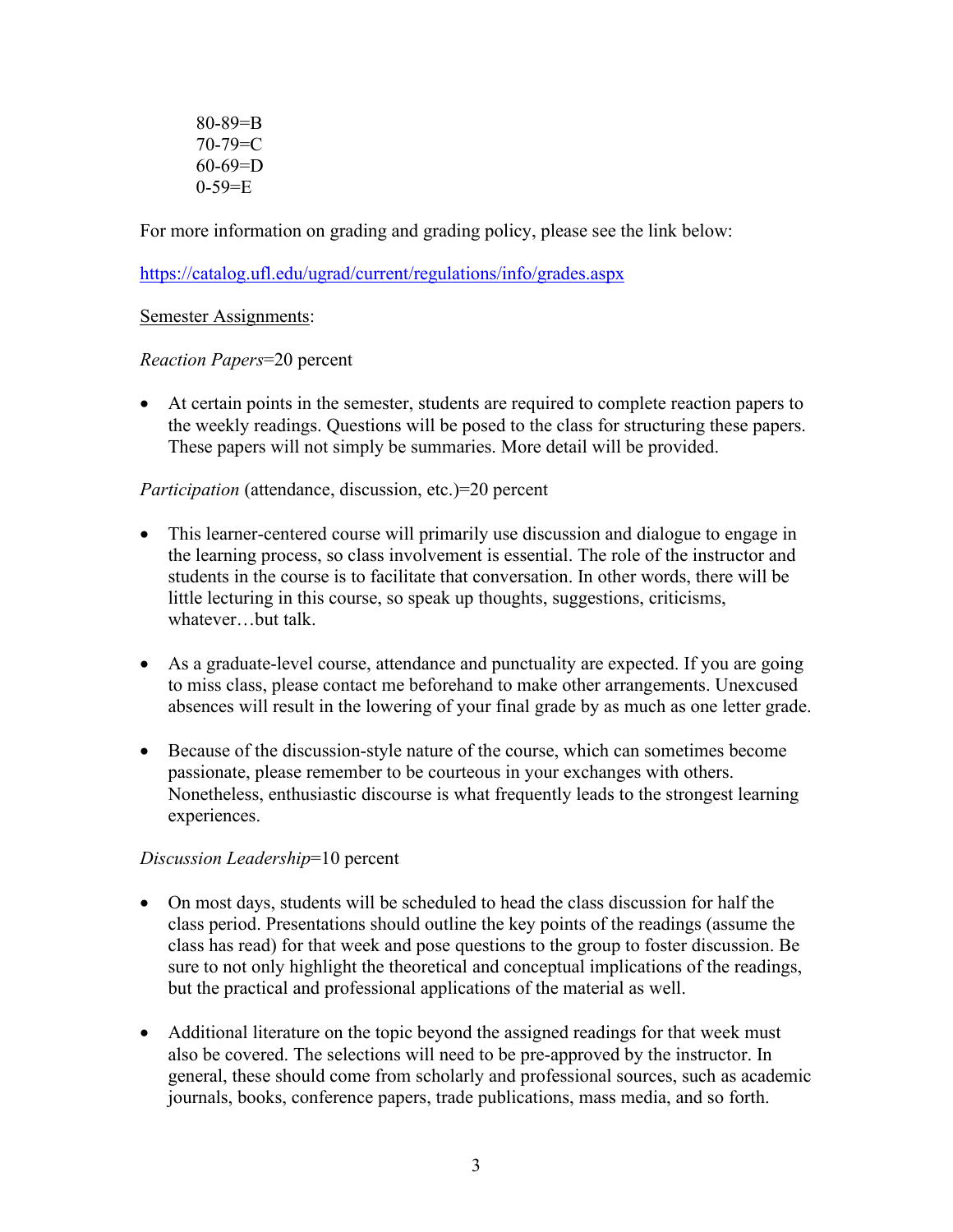When submitting these, please include the entire citation in APA format. Once discussion leadership assignments have been made, you will have one week to submit your proposed supplemental readings to the instructor due to the time needed to secure copyright permission.

• For all presentations, discussion leaders are expected to hand out an outline to the class stating what they will cover in the presentation. Activities, exercises, guest speakers, examples, and other creative approaches are welcome and encouraged. Even when not serving as a leader, it is critical that you come prepared and actively participate in the discussion.

## *Final Paper*=25 percent

• Students must write a final paper on the approved topic of their choice in persuasion that is due **12/8** (more details to come). The deadline for the International Communication Association's (ICA) annual conference is **11/5**. The final paper for this class could be used to submit to the conference although most students submit to the AEJMC or NCA meetings. Oral presentations are also required.

## *Final Paper Proposal*=10 percent

• A brief proposal on your final paper topic is due on **9/28**. More detail will be provided.

### *Final Paper Rough Draft*=15 percent

A rough draft of at least half your final paper is due on **10/19**. More detail will be provided.

### **V. Miscellaneous**

### Academic Honesty

Plagiarism (literary or artistic theft), copying someone else's work or other forms of dishonesty will not be tolerated. Any case of academic dishonesty will be considered grounds for an automatic failing grade in the course. University guidelines will be followed for any offenses.

- Having someone else do your work for you is also considered academic dishonesty.
- When completing any assignments for this class, it is important to clearly attribute where you obtained your information from, whether it is from a Web site or from an organization's internal document. To clarify, you CANNOT copy anything word for word from any source without putting quotes around it, even if it is given to you directly from an organization. This includes Web site copy, mission statements, etc.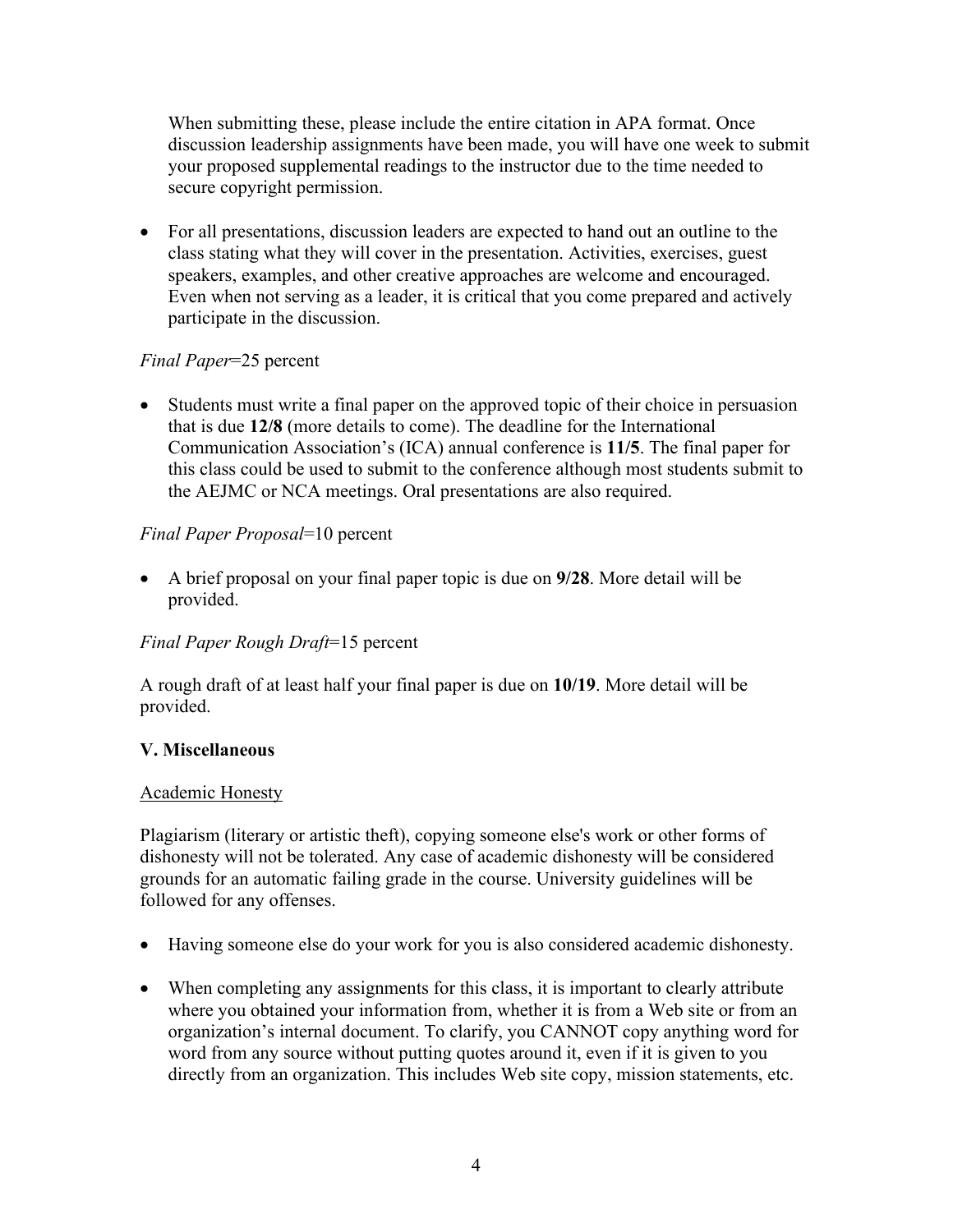In these cases, you should paraphrase and cite the source as your write or simply quote it.

### IN SHORT, PLEASE DON'T TRY TO CHEAT. IT'S TOO PAINFUL FOR YOU AND ME BOTH!!

#### Students Requiring Accommodations

Students with disabilities who experience learning barriers and would like to request academic accommodations should connect with the [Disability Resource Center.](https://disability.ufl.edu/students/get-started/) It is important for students to share their accommodation letter with their instructor and discuss their access needs, as early as possible in the semester.

#### Course Evaluation

Students are expected to provide feedback on the quality of instruction in this course by completing [online evaluations.](https://gatorevals.aa.ufl.edu/) Evaluations are typically open during the last two or three weeks of the semester, but students will be given specific times when they are open. Summary results of these assessments are available to students on the [Gator Evals page.](https://gatorevals.aa.ufl.edu/)

#### University Honesty Policy

UF students are bound by The Honor Pledge which states, "We, the members of the University of Florida community, pledge to hold ourselves and our peers to the highest standards of honor and integrity by abiding by the Honor Code. On all work submitted for credit by students at the University of Florida, the following pledge is either required or implied: "On my honor, I have neither given nor received unauthorized aid in doing this assignment." [The Honor Code](https://sccr.dso.ufl.edu/process/student-conduct-code/) specifies a number of behaviors that are in violation of this code and the possible sanctions. Furthermore, you are obligated to report any condition that facilitates academic misconduct to appropriate personnel. If you have any questions or concerns, please consult with the instructor or TAs in this class.

#### Software Use

All faculty, staff, and students of the University are required and expected to obey the laws and legal agreements governing software use. Failure to do so can lead to monetary damages and/or criminal penalties for the individual violator. Because such violations are also against University policies and rules, disciplinary action will be taken as appropriate. We, the members of the University of Florida community, pledge to uphold ourselves and our peers to the highest standards of honesty and integrity.

#### Student Privacy

There are federal laws protecting your privacy with regards to grades earned in courses and on individual assignments. For more information, please see the [Notification to Students](https://registrar.ufl.edu/catalog0910/policies/regulationferpa.html)  [of FERPA Rights.](https://registrar.ufl.edu/catalog0910/policies/regulationferpa.html)

#### Campus Resources:

#### Health and Wellness

**U Matter, We Care:**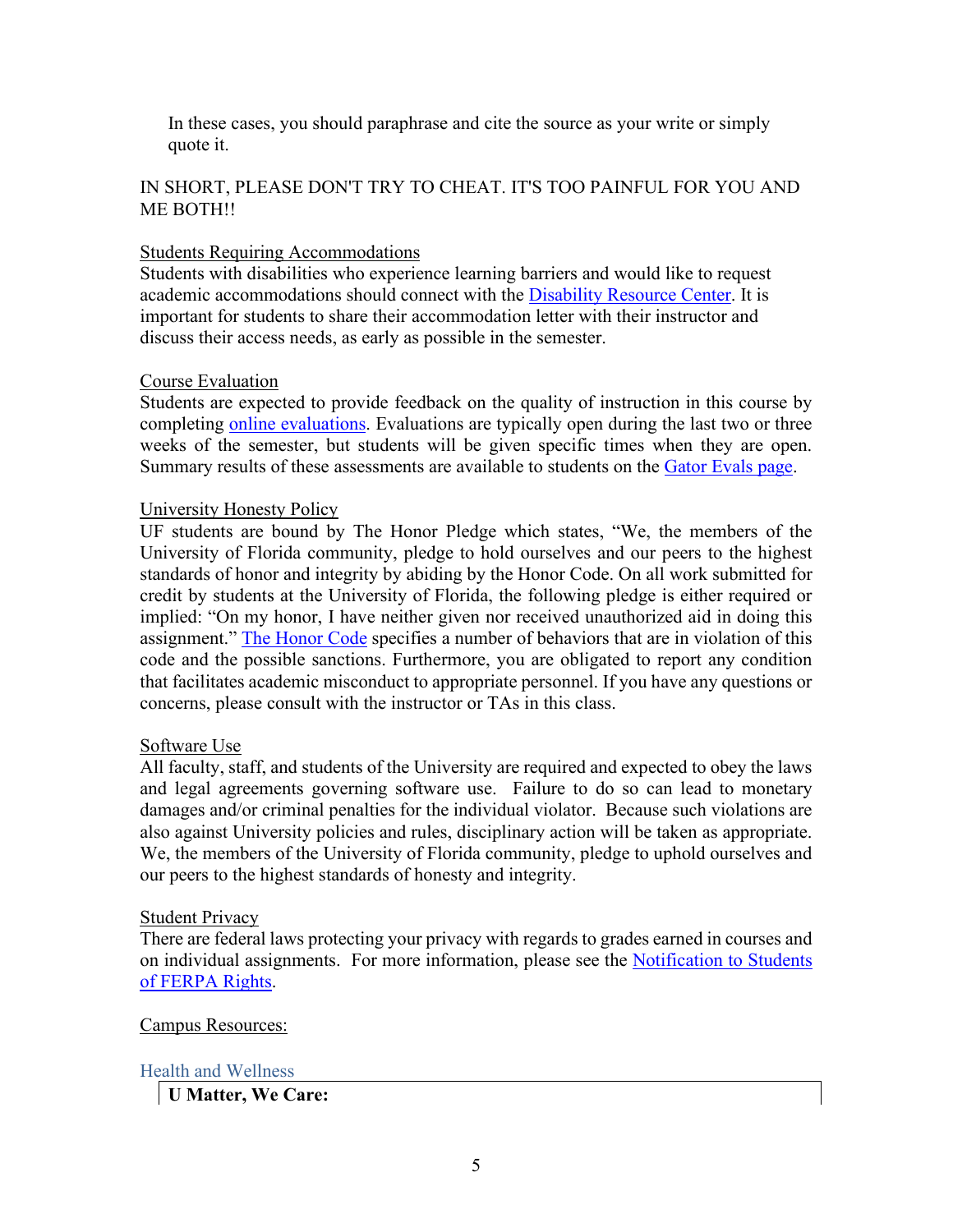If you or a friend is in distress, please contact  $\frac{\text{umatter}(\partial_\mu\text{ufl.edu})}{\text{ufl.edu}}$  or 352 392-1575 so that a team member can reach out to the student.

**Counseling and Wellness Center:** [counseling.ufl.edu/cwc,](http://www.counseling.ufl.edu/cwc) and 392-1575; and the University Police Department: 392-1111 or 9-1-1 for emergencies.

**Sexual Assault Recovery Services (SARS)**  Student Health Care Center, 392-1161.

**University Police Department** at 392-1111 (or 9-1-1 for emergencies), or [police.ufl.edu.](http://www.police.ufl.edu/)

#### Academic Resources

**[E-learning technical support](https://elearning.ufl.edu/)**, 352-392-4357 (select option 2) or e-mail to Learningsupport@ufl.edu.

**[Career Resource Center](https://www.crc.ufl.edu/)**, Reitz Union, 392-1601. Career assistance and counseling.

**[Library Support](http://cms.uflib.ufl.edu/ask)**, Various ways to receive assistance with respect to using the libraries or finding resources.

**[Teaching Center](https://teachingcenter.ufl.edu/)**, Broward Hall, 392-2010 or 392-6420. General study skills and tutoring.

**[Writing Studio,](https://writing.ufl.edu/writing-studio/)** 302 Tigert Hall*,* 846-1138. Help brainstorming, formatting, and writing papers.

**[Student Complaints Campus](https://www.dso.ufl.edu/documents/UF_Complaints_policy.pdf)**

**[On-Line Students Complaints](http://www.distance.ufl.edu/student-complaint-process)**

### In-class Recording

Students are allowed to record video or audio of class lectures. However, the purposes for which these recordings may be used are strictly controlled. The only allowable purposes are (1) for personal educational use, (2) in connection with a complaint to the university, or (3) as evidence in, or in preparation for, a criminal or civil proceeding. All other purposes are prohibited. Specifically, students may not publish recorded lectures without the written consent of the instructor. A "class lecture" is an educational presentation intended to inform or teach enrolled students about a particular subject, including any instructor-led discussions that form part of the presentation, and delivered by any instructor hired or appointed by the University, or by a guest instructor, as part of a University of Florida course. A class lecture does not include lab sessions, student presentations, clinical presentations such as patient history, academic exercises involving solely student participation, assessments (quizzes, tests, exams), field trips, private conversations between students in the class or between a student and the faculty or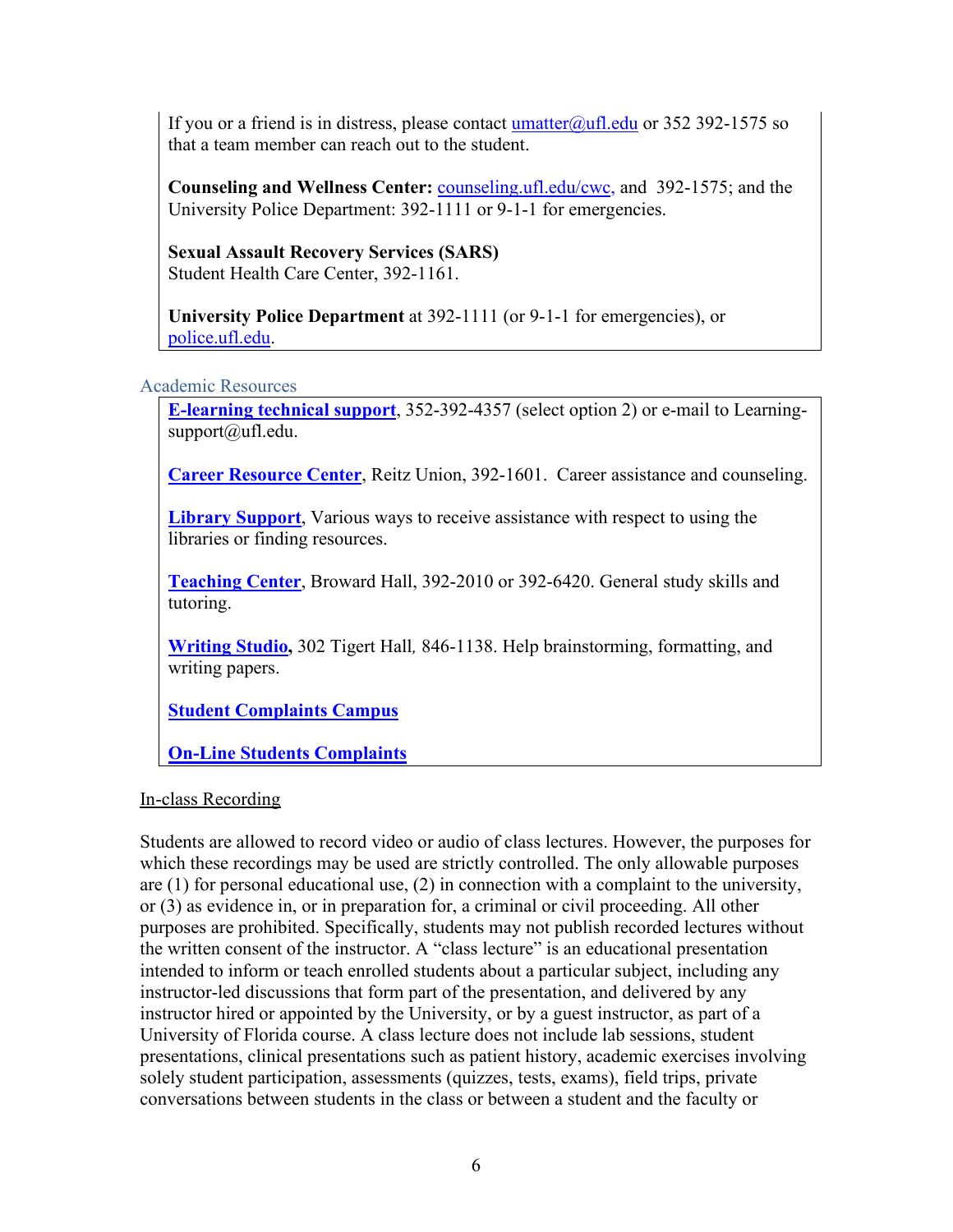lecturer during a class session. Publication without permission of the instructor is prohibited. To "publish" means to share, transmit, circulate, distribute, or provide access to a recording, regardless of format or medium, to another person (or persons), including but not limited to another student within the same class section. Additionally, a recording, or transcript of a recording, is considered published if it is posted on or uploaded to, in whole or in part, any media platform, including but not limited to social media, book, magazine, newspaper, leaflet, or third-party note/tutoring services. A student who publishes a recording without written consent may be subject to a civil cause of action instituted by a person injured by the publication and/or discipline under UF Regulation 4.040 Student

#### Diversity, Inclusion, Equity, & Access

Every attempt is made to make all courses non-sexist, diverse, and multicultural in content. It is my intent that students from all diverse backgrounds and perspectives be well served by this course, that students' learning needs be addressed both in and out of class, and that the diversity that students bring to this class be viewed as a resource, strength, and benefit. It is my intent to present materials and activities that are respectful of diversity: gender, sexuality, disability, age, socioeconomic status, ethnicity, race, and culture. Your suggestions are encouraged and appreciated. Please let me know ways to improve the effectiveness of the course for you personally or for other students or student groups. In addition, if any of our class meetings conflict with your religious events, please let me know so that we can plan alternatives for you. Should the course fail to meet these goals, please visit with me or the associate dean for graduate studies and research to discuss.

### Final Notes

- The instructor reserves the right to make changes if necessary to the grading system and schedule for this class.
- While laptop/tablet computers are welcome for taking notes, please do not use them to chat, email, blog, etc. during class time unless relevant to the class discussion for that day.
- This class is intense, but in the end is usually quite rewarding. If you notice yourself having trouble, it is crucial that you see me immediately. Please feel free to approach me about any concerns that you might have in this class or other classes. I will do my best to have an "open door" policy with you.
- Please turn off your mobile phones in class unless it is for emergency purposes.
- The following dates and discussion topics are a good faith attempt at providing you with a tentative schedule for the course, but note that they are subject to change.

## **V. Instructor Biography**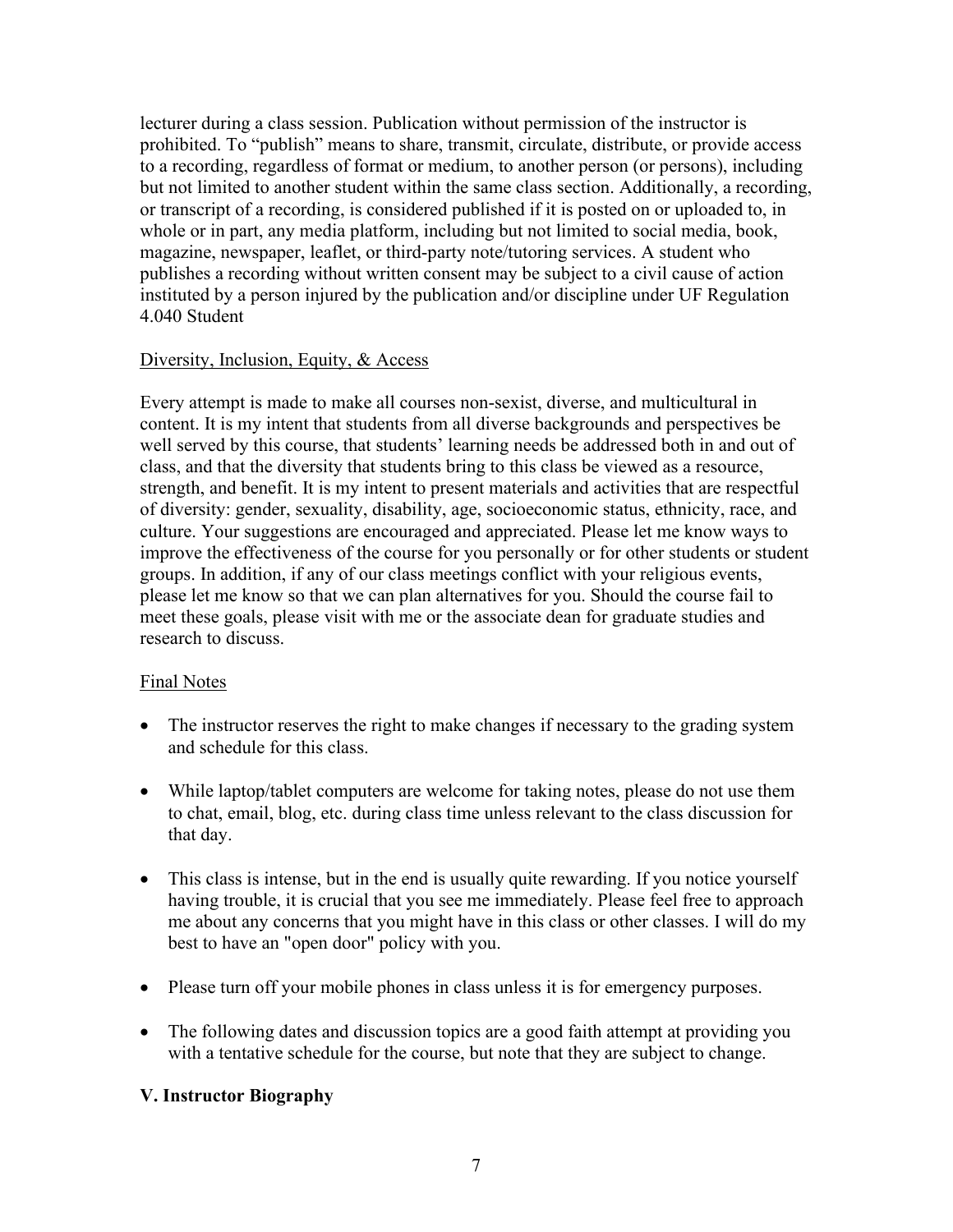Dr. Spiro Kiousis is executive associate dean for the College of Journalism and Communications and is a professor of public relations. He also served as interim dean from January until July of 2021. Previously, he served as chair of the Department of Public Relations from 2006-2012, was director of distance education for the College from 2010-2013, and was a University of Florida Research Foundation Professor from 2009- 2011. From 2013-2014, he was selected as a SEC Academic Leadership Development Program fellow from Southeastern Conference universities and in 2021, he was selected as the Florida Public Relations Association Gainesville Chapter Professional of the Year. Throughout his academic career, he has produced over 170 refereed journal articles, book chapters, books, and conference papers/presentations. He holds a B.A. in mass media from the University of San Francisco, an M.A. in media studies from Stanford University, and a Ph.D. in journalism from the University of Texas at Austin. His current research interests include political public relations, political communication, and digital communication. Specifically, this interdisciplinary research explores the interplay among political public relations efforts, news media content, and public opinion in traditional and interactive mass mediated contexts.

Dr. Kiousis has had articles published in several leading journals, including *Communication Research*, *Journal of Communication*, the *Harvard International Journal of Press/Politics*, *Mass Communication & Society*, *Public Relations Review*, *Communication Yearbook*, *Communication Education*, the *International Journal of Public Opinion Research*, the *International Communication Gazette*, *Public Relations Journal*, *Journal of Public Relations Research*, *Journalism Studies*, *Journal of Media and Religion*, *Journal of Political Marketing*, *Journalism and Mass Communication Quarterly*, the *Southwestern Mass Communication Journal*, Journal of Communication Management, and *New Media & Society*. He also serves on numerous editorial boards and has presented papers to the International Communication Association, the Association for Education in Journalism and Mass Communication, the National Communication Association, the World Association for Public Opinion Research, the American Association for Public Opinion Research, the Southwest Education Council for Journalism and Mass Communication, and the Public Relations Society of America.

Dr. Kiousis' teaching areas include public relations campaigns, public relations strategy, public relations writing, persuasion theory and research, public relations management, and mass communication theory. He has professional experience in public relations, marketing, online journalism, and media production. He is a member of the graduate faculty and has his APR credential from the Public Relations Society of America (PRSA).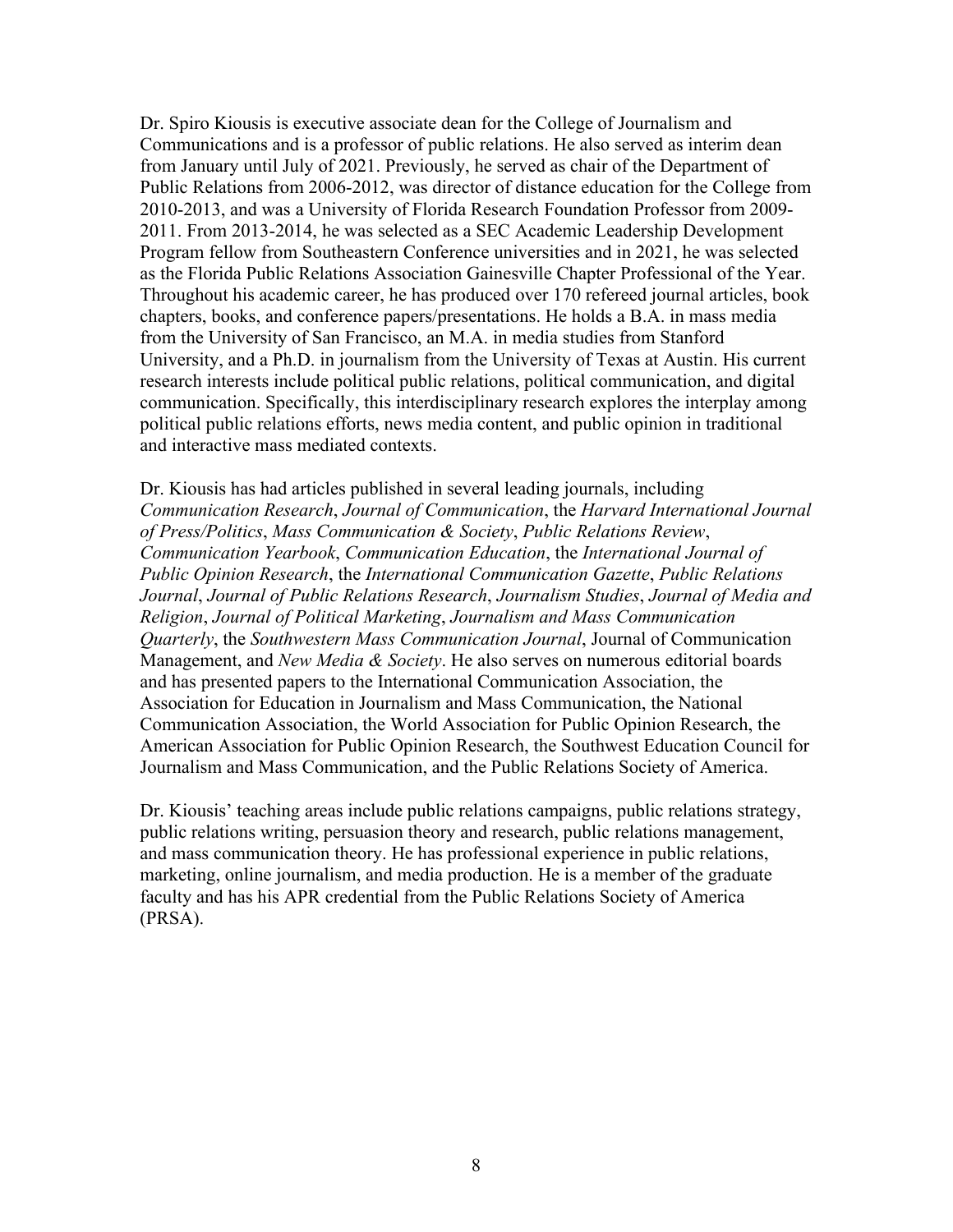# **Schedule**

| Date          | <b>Discussion Leaders</b> | Readings & Assignments                                                                                                                                                                                                                                             | Topic                                                            |
|---------------|---------------------------|--------------------------------------------------------------------------------------------------------------------------------------------------------------------------------------------------------------------------------------------------------------------|------------------------------------------------------------------|
| Week 1: 8/24  | Instructor                | <b>Biography Assignment &amp;</b><br><b>Discussion Leadership</b>                                                                                                                                                                                                  | Orientation                                                      |
| Week 2: 8/31  | Instructor                | Perloff Ch. 1, 2,<br>Lowery & DeFleur<br>Chs. 7 & 8*, Hutton (1999),<br>Porter (2010), Bakir,<br>Herring, Miller, & Robinson<br>(2018)                                                                                                                             | Foundations of<br>Persuasion                                     |
| Week 3: 9/7   | Instructor                | Pfau & Wan (2007),<br>Miller (1989),<br>VanLeuven (1989),<br>Dickerson (2012), Marsh<br>(2015)<br><b>Reaction Paper Due</b>                                                                                                                                        | General Views of<br>Public Relations &<br>Persuasion             |
| Week 4: 9/14  | Instructor, TBD           | Perloff Ch. 3, 4, 6,<br>Krosnick & Petty Ch. 1<br>(1995), Kiousis & McCombs<br>$(2004)$ ; Krosnick, Judd, &<br>Winterbrink (2005), Lyu,<br>Chow, & Hwang (2020),<br>Yeh & Jewell (2015), Leslie,<br>Sawning, Shaw, Martin,<br>Simpson, Stephens, & Jones<br>(2018) | Measuring<br>Attitudes &<br>Attitude Strength                    |
| Week 5: 9/21  | Instructor, TBD           | Perloff Ch. 7,<br><b>TBD</b><br><b>Final Paper Proposal Due</b>                                                                                                                                                                                                    | ELM & HSM<br>(Dual Processing)<br>Theory)                        |
| Week 6: 9/28  | Project, TBD              | Perloff Ch. 5,<br><b>TBD</b><br><b>Reaction Paper Due</b>                                                                                                                                                                                                          | Models of<br>Attitudes &<br>Behavior                             |
| Week 7: 10/5  | Instructor, TBD           | <b>TBD</b>                                                                                                                                                                                                                                                         | Political<br>Communication &<br>Persuasion                       |
| Week 8: 10/12 | Instructor, TBD           | <b>TBD</b>                                                                                                                                                                                                                                                         | Inoculation theory<br>& Approaches to<br>Resisting<br>Persuasion |